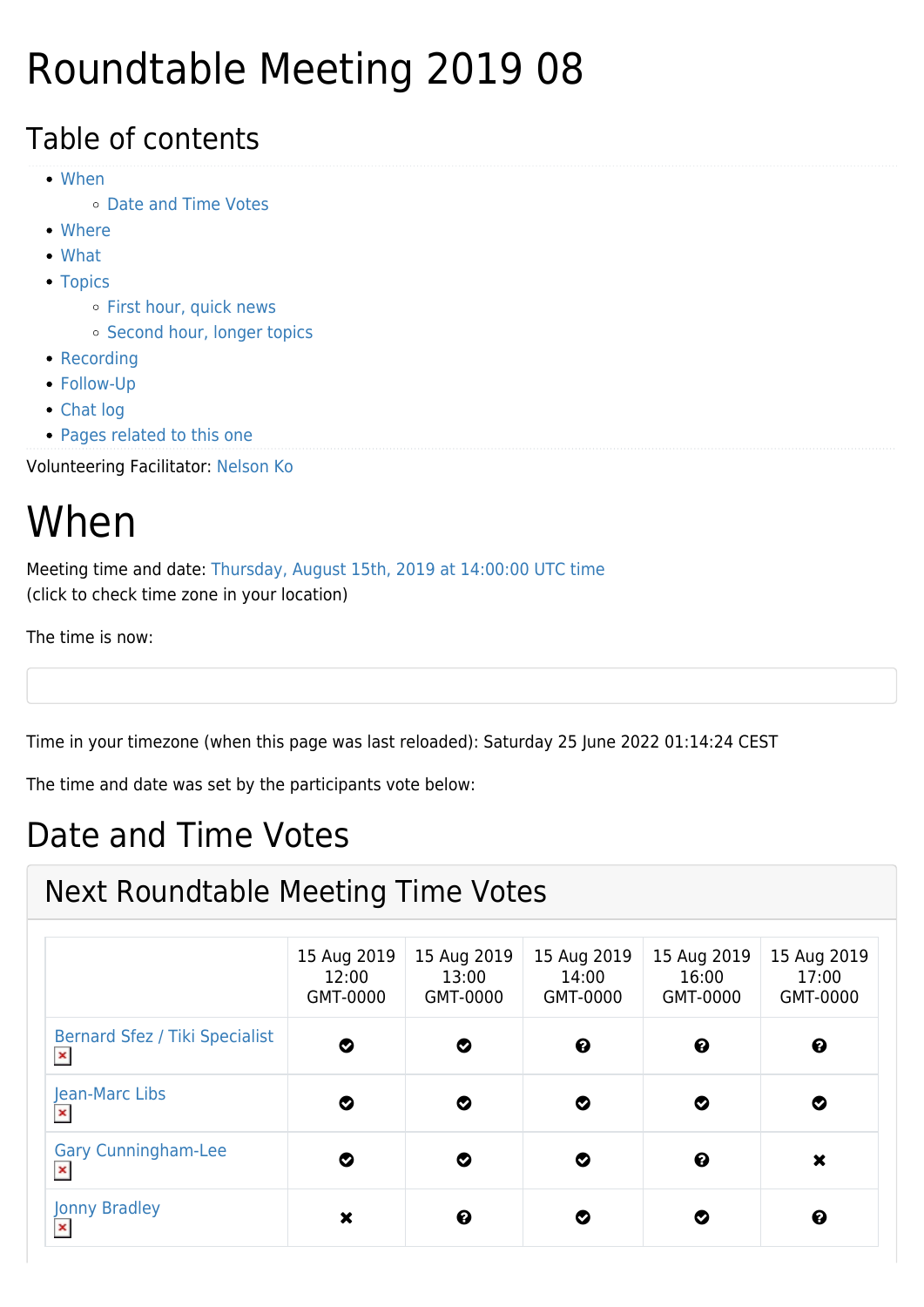| Nelson Ko<br>$\pmb{\times}$                 | ◙                     | O                     | ◎     | Ø | ♡ |
|---------------------------------------------|-----------------------|-----------------------|-------|---|---|
| luciash d' being []<br>$\pmb{\times}$       | $\boldsymbol{\Theta}$ | $\boldsymbol{\Theta}$ | Ø     | ❸ | ❸ |
| <b>Fabio Montefuscolo</b><br>$\pmb{\times}$ | ◎                     | Ø                     | ◎     | Ø | Ø |
| Roberto Kirschbaum<br>$\pmb{\times}$        | $\boldsymbol{\Theta}$ | Ø                     | ◔     | Ø | ❸ |
|                                             | $\overline{4}$        | $6\phantom{1}$        | 7   ⊘ | 5 | 2 |

### Where

<https://live.tiki.org>(back, and in HTML5 mode!)

# What

See [Roundtable Meetings](https://suite.tiki.org/Roundtable-Meetings) for a detailed description.

## Topics

#### First hour, quick news

- 1. [Roles](http://dev.tiki.org/Roles%20and%20Permissions) and Templated Groups (e.g. Classes teachers and students) demo
- 2. [Addons Cleanup](http://dev.tiki.org/Addons%20Cleanup) update and demo of [Packages that extend Tiki](http://doc.tiki.org/Packages%20that%20extend%20Tiki)
- 3. Next FOSDEM: 1 & 2 February 2020. There will be a call for talks in the "collaboration devroom" manned by Xwiki and we are invited to submit talks. Do we want also:
	- o a stand together with other CMSes?
	- $\circ$  a stand together with other wikisuite projects?
	- a TikiFest before or after Fosdem?

4. …

put your topic (max. 5-10 minutes) into the list above

#### Second hour, longer topics

- 1. if any... (Nelson can't stay but others can stay if needed)
- 2. OCR demo by drsassafras

# Recording

Watch and listen to the recording of the meeting [https://recordings.rna1.blindsidenetworks.com/citadelrock/d559965849921585c1849af03b7a51638700d9](https://recordings.rna1.blindsidenetworks.com/citadelrock/d559965849921585c1849af03b7a51638700d979-1565877155468/presentation/) [79-1565877155468/presentation/](https://recordings.rna1.blindsidenetworks.com/citadelrock/d559965849921585c1849af03b7a51638700d979-1565877155468/presentation/)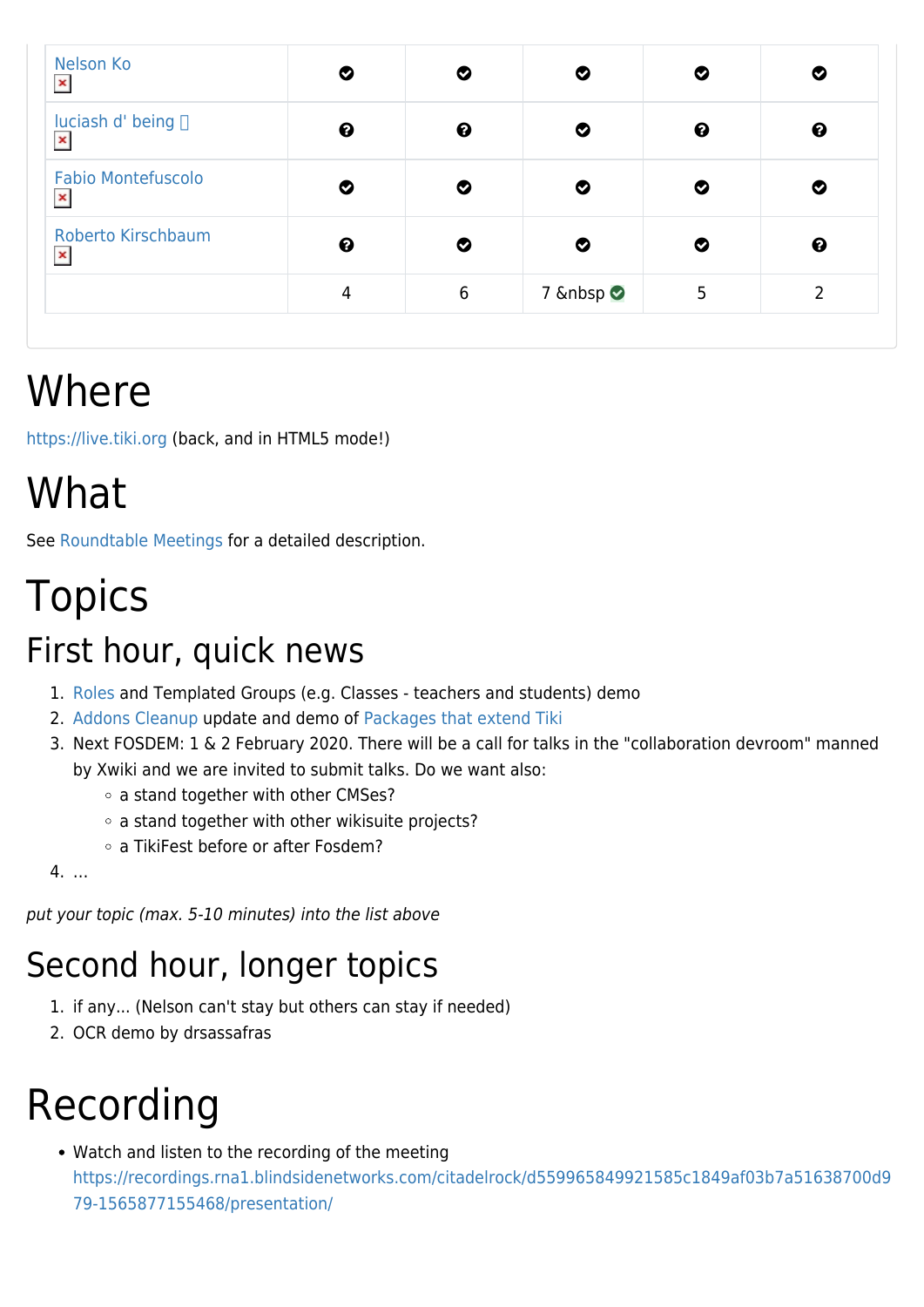#### Follow-Up

 $\bullet$ ....

put your follow up action(s) when you're done into the list above

# Chat log

luciash d' being ?[d] (luci): Hi everyone! Jonny Bradley (jonnybradley):hi Luci drsassafras:hi Gary Cunningham-Lee (chibaguy):Hi all :-) Roberto Kirschbaum (robertokir):hey Luci 'n all Bernard Sfez / Tiki Specialist (Bsfez):Hello all Bernard Sfez / Tiki Specialist (Bsfez):yes we are good ! Bernard Sfez / Tiki Specialist (Bsfez):(exactly) Roberto Kirschbaum (robertokir):Are we supposed to see Nelson's screen? Jonny Bradley (jonnybradley):Yup, i can see it luciash d' being ?∏o<sup>n</sup> (luci): yup, I can see it Roberto Kirschbaum (robertokir):sh\*t let me reload then luciash d' being ?∏o<sup>n</sup> (luci): is the audio transmission perfect for everyone (except me)? Roberto Kirschbaum (robertokir):I can hear well drsassafras:perfect sound here Guest: Manivannan:I can hear well. How can I see Nelson's Screen? Roberto Kirschbaum (robertokir):I had to reload to see his screen luciash d' being ?♂️ (luci):OK, thx, I am loosing some fragments (words) of Nelson's audio but I think I can replay the recording later if I need to Guest: Manivannan:Yes I did reload but I still see the "Welcome to BigBlueButton" screen Roberto Kirschbaum (robertokir):Nelson mentioned an URL in tiki.org, did you guys get it? Bernard Sfez / Tiki Specialist (Bsfez):Mani ! How are you ? Nice to see you here. :) luciash d' being ? $\sqrt{2}$  (luci):Manivannan: try different browser perhaps? luciash d' being ?♂️ (luci):ROberto: https://doc.tiki.org/Roles Guest: Manivannan:ok Roberto Kirschbaum (robertokir):thanks Luci drsassafras:safari does not work well. Chrome works well for me luciash d' being ?∏o<sup>n</sup> (luci):or Firefox Guest: Mani:Yes Firefox works well. Thanks Luci Guest: Mani:Hi Bernard I am doing great, thanks :) How are you? luciash d' being ?♂️ (luci):you can still change the object permissions of the particular wiki page luciash d' being ?♂️ (luci):I used the command line console.php to install the mPDF package luciash d' being ?♂️ (luci):because for some reason on one particular host it was not possible to install through the Tiki UI luciash d' being ?♂️ (luci):(it complained composer is not installed while it actually was) Jean-Marc Libs (Jyhem):where do you find the list of events names? drsassafras:Jean-Marc, there is some noise coming from your speacker luciash d' being ?♂️ (luci):lol, do it through the GUI :) Bernard Sfez / Tiki Specialist (Bsfez):Sorry Mani I missed "guest" message :D Bernard Sfez / Tiki Specialist (Bsfez):Well everything is ok thank Bernard Sfez / Tiki Specialist (Bsfez):Too much kids around me... :) Bernard Sfez / Tiki Specialist (Bsfez):Bye guys ! drsassafras:Take care Bernard